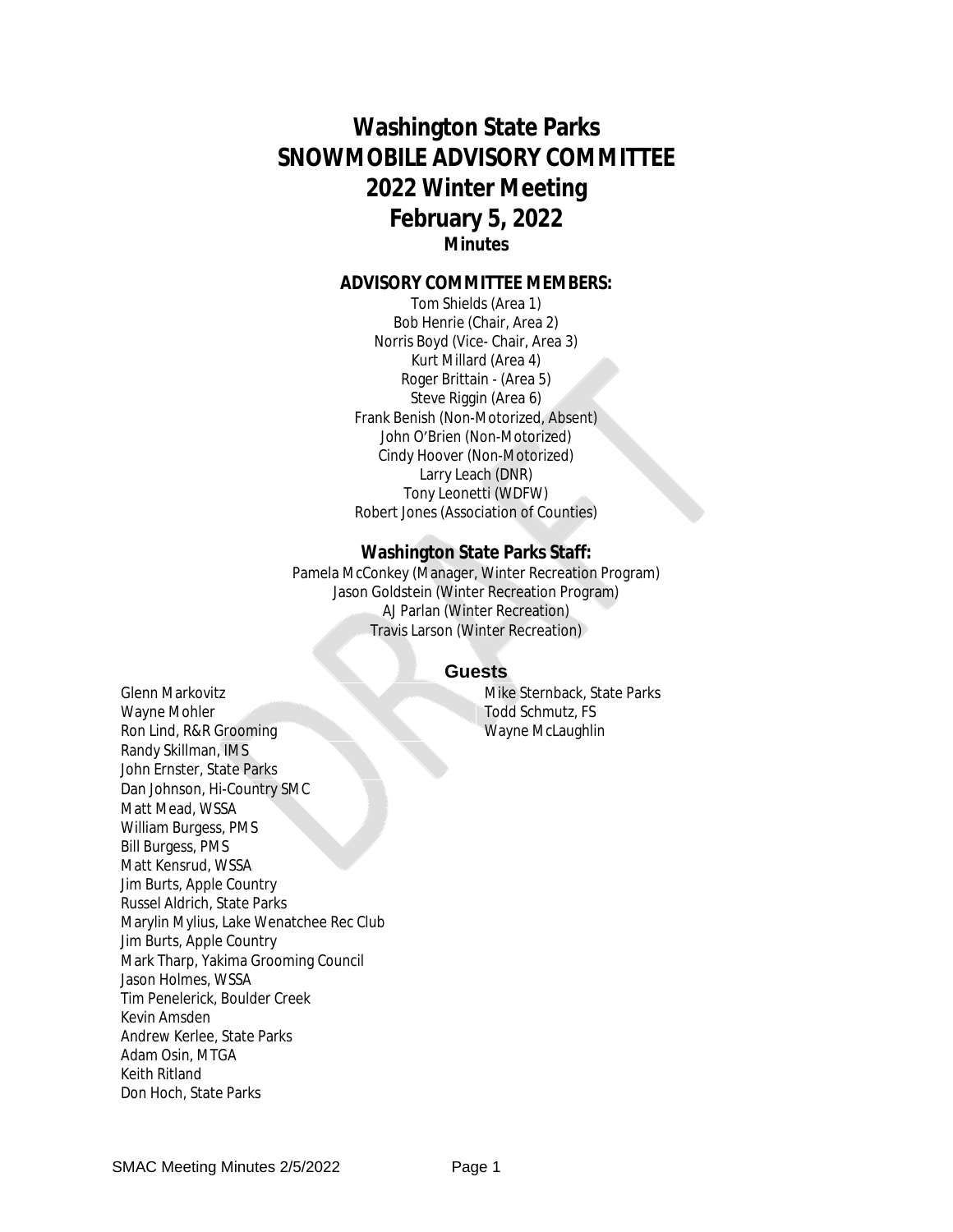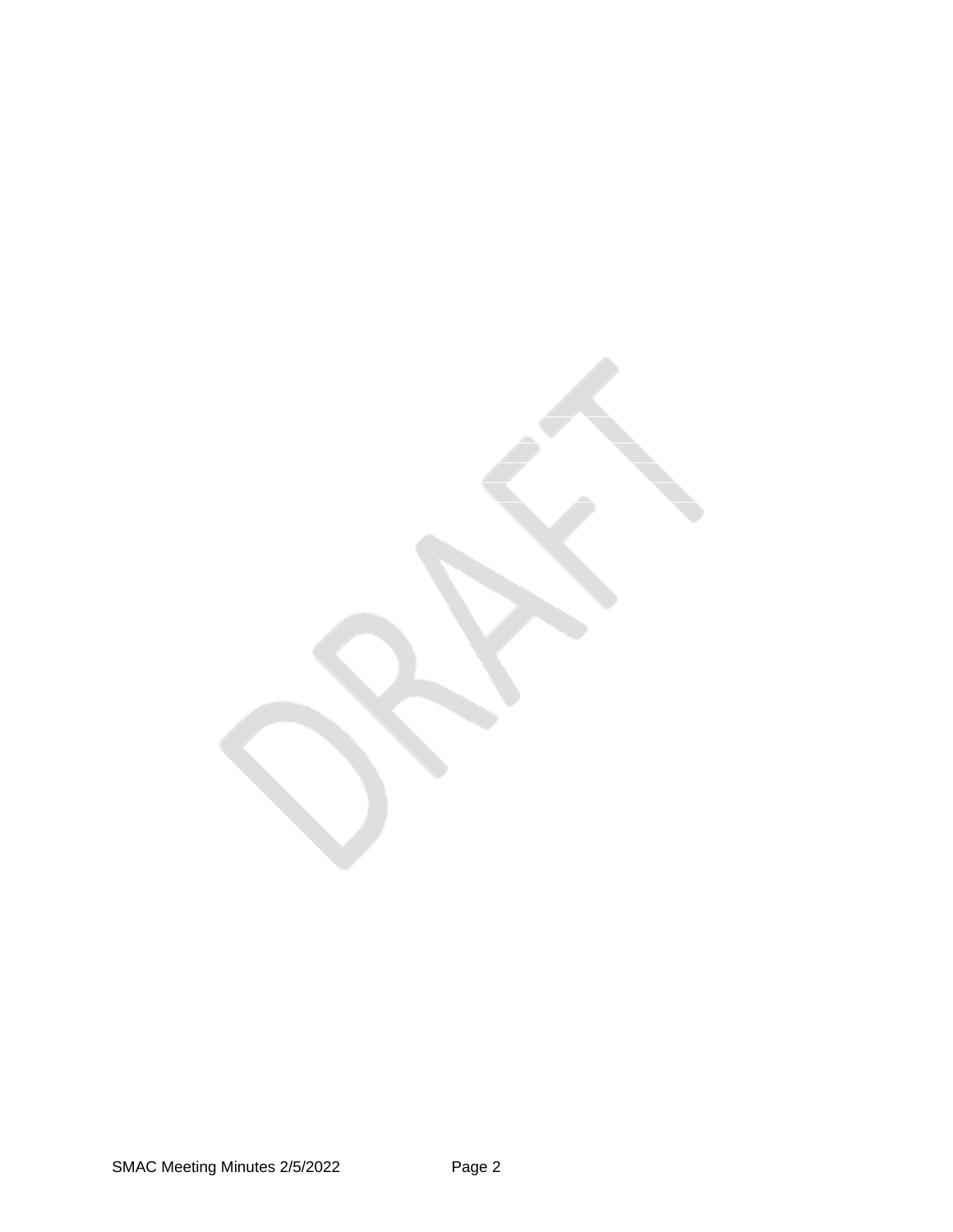## **February 5 th Agenda**

| Item                                                          | <b>Summary</b>                                                                                                                                                                                                                                                                                                                                                                                                                                                                                                     | <b>Action</b>         |
|---------------------------------------------------------------|--------------------------------------------------------------------------------------------------------------------------------------------------------------------------------------------------------------------------------------------------------------------------------------------------------------------------------------------------------------------------------------------------------------------------------------------------------------------------------------------------------------------|-----------------------|
| Welcome, Introductions                                        | Bob Henrie welcomed members of the Committee, Audience,<br>and to the Zoom meeting and thanked Norris for hosting.                                                                                                                                                                                                                                                                                                                                                                                                 | No action.            |
| Review Agenda                                                 | Bob called for any modifications to the Agenda.                                                                                                                                                                                                                                                                                                                                                                                                                                                                    | No Action.            |
|                                                               | There were no modifications to the agenda.                                                                                                                                                                                                                                                                                                                                                                                                                                                                         |                       |
| Review and Approve<br><b>Summer Meeting</b><br><b>Minutes</b> | The Committee reviewed the Summer Meeting Minutes that<br>were emailed out to Committee Members prior to the meeting.                                                                                                                                                                                                                                                                                                                                                                                              |                       |
|                                                               | Cindy moved to approve the Summer SMAC meeting<br>minutes as written Tony seconded, and the motion passed<br>unanimously.                                                                                                                                                                                                                                                                                                                                                                                          | <b>Motion Passed.</b> |
| <b>Committee Member</b><br>Area Reports                       | Tom Shields - Area 1: Tom told the Committee that grooming<br>began in December. He said there were a lot of wind blows<br>and lots of trees down. He said that the trees have caused<br>more work for the groomer and that their club had had to do<br>more work parties but other than that everything is good.<br>Bob Henrie – Area 2: Bob reported that his area is not have<br>quite the same winter as everyone else but it's a normal winter.<br>He said they have decent snow and that the area clubs have | No Action.            |
|                                                               | done some events. He also said that things are going well<br>despite down trees                                                                                                                                                                                                                                                                                                                                                                                                                                    |                       |
|                                                               | Norris Boyd - Area 3: Norris said that his area is similar with<br>lots of down trees. He said they've had cutting parties but there<br>are still trails that are not able to be opened because of really<br>big trees. He said snow is good and trails are in good shape.<br>He said off trail was a little more difficult. He said that there<br>were some issues with logging but those have been resolved.                                                                                                     |                       |
|                                                               | Norris gave way to the groomer from Mt. Spokane, Russel<br>Aldrich. He talked about some issues with Inland Empire they<br>are trying to resolve. They are talking to another private<br>landowner to open a different trail. Hopefully this will be<br>resolved this year and work out next year. He said there are<br>some problems with their groomer, but they are working<br>through it.                                                                                                                      |                       |
|                                                               | Kurt Millard – Area 4: Kurt told the Committee that the area is<br>off to a good start and began in December which is earlier than<br>normal. He said that the groomer itself was vandalized. Kurt<br>told the Committee that his area is also suffering from downed<br>trees. He said the groomer is working to open up Wakepish<br>Sno-Park.                                                                                                                                                                     |                       |
|                                                               | Roger Brittain - Area 5 – Roger told the Committee that his<br>area is similar to other areas with lots of downed trees. He<br>would like a little more snow on top of the ice. He said in the<br>Yakima area they gave up some miles on the trail that were<br>low so that side-by-sides could be on them and traded that for<br>some miles that were higher up. He said that the trail leads to                                                                                                                  |                       |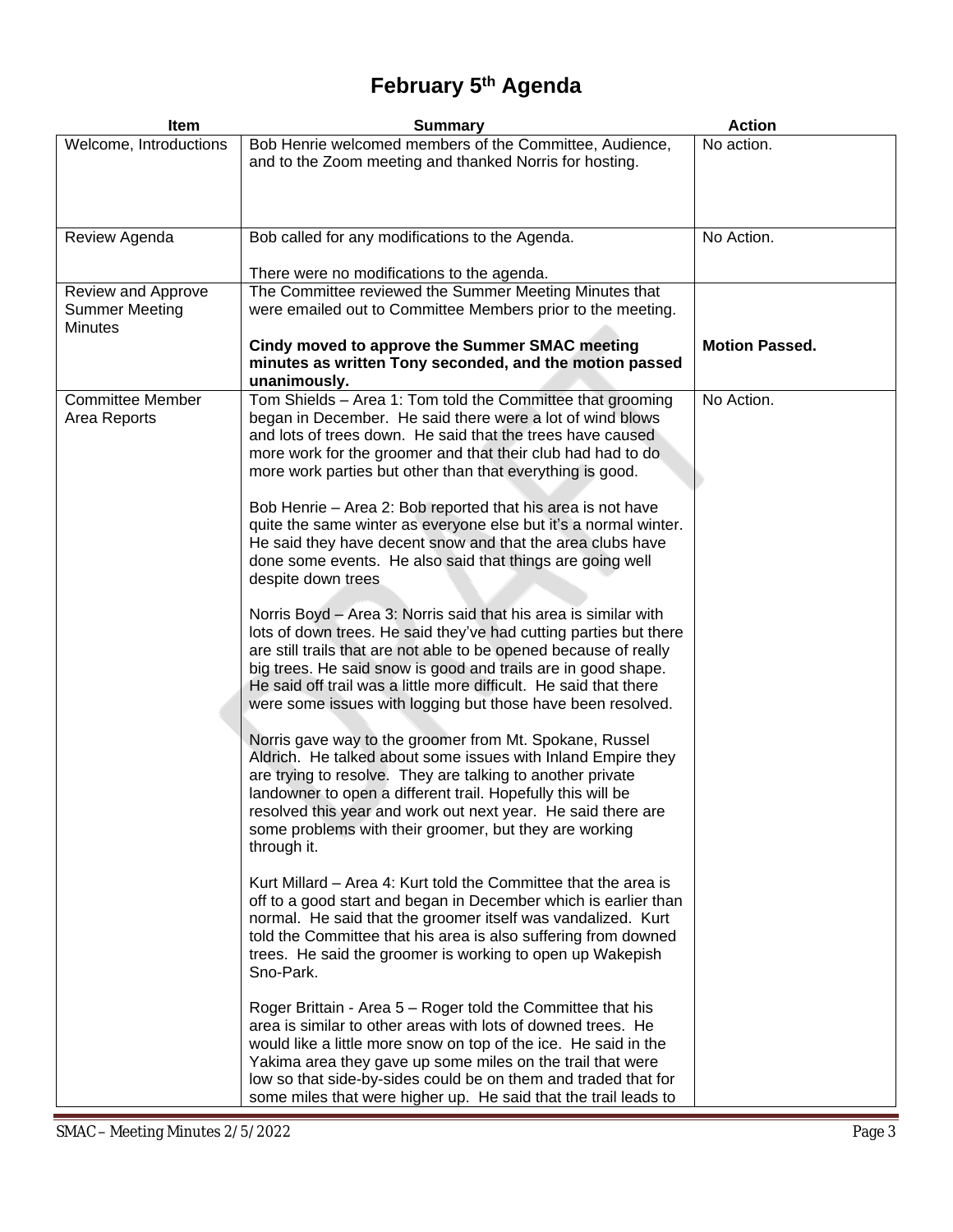|                        | a popular area, so the groomer is having a hard time keeping<br>wheeled side-by-sides out. Mark Tharpe agreed with Roger<br>and has heard of those problems. Mark said the WDFW has<br>done a great job patrolling but they can't be everywhere.                                                                                                                                                                                        |            |
|------------------------|-----------------------------------------------------------------------------------------------------------------------------------------------------------------------------------------------------------------------------------------------------------------------------------------------------------------------------------------------------------------------------------------------------------------------------------------|------------|
|                        | Steve Riggin- Area 6: Steve told the Committee that everything<br>is going pretty good. Groomer has been doing well. Steve<br>said he'd like to see more snow.                                                                                                                                                                                                                                                                          |            |
|                        | Pamela added that there is an issued with the Pomeroy Cat.                                                                                                                                                                                                                                                                                                                                                                              |            |
|                        | Cindy Hoover - Non-motorized: Cindy gave a brief report<br>saying that she is in the Canadian Rockies and can't really<br>report on her area. But the skiing there is fantastic and having<br>a great winter.                                                                                                                                                                                                                           |            |
|                        | John O'Brien - Non-Motorized: John told the Committee that<br>he's been going out Crystal Springs and said that things are<br>busy but not as bad as last year.                                                                                                                                                                                                                                                                         |            |
|                        | Larry Leach - DNR: Larry told the Committee that everything<br>is going as expected with no concerns or highlights in the NE.<br>He said that in his area they lost staff as the snow came in, so<br>there a bit of scramble to plow out the Ahtanum. He said there<br>was fire related closures. He said that parks were plowed out<br>and people are using them even with closed signs. They are<br>preparing some logging contracts. |            |
|                        | Tony Leonetti- WDFW: Tony said that they would like more<br>signage. He was glad to hear that his WDFW is out. He said<br>their machines are up and going. He said there were no issues<br>on their end and would like more signs.                                                                                                                                                                                                      |            |
|                        | Pamela asked John to talk about an article that featured Cindy.<br>John told the Committee that Cindy is a Mountaineer and was<br>featured in an article.                                                                                                                                                                                                                                                                               |            |
|                        | Pamela asked Norris to talk about the closures in his area.<br>Norris said that it was in Kings Lake, but other areas have<br>been able to open so there are plenty of trails to use. Pamela<br>asked Norris to mark up a map so that we could put the closure<br>on the map. Norris said that the trail is bermed so no one<br>could get there.                                                                                        |            |
|                        | Norris said that they are getting a lot of support from WDFW<br>and thanked Tony for their work.                                                                                                                                                                                                                                                                                                                                        |            |
|                        | Bob told the Committee that he went out the previous week<br>and forgot to put his tabs on his snowmobile and his permit in<br>his truck and thought he was going to get a ticket.                                                                                                                                                                                                                                                      |            |
| <b>Groomer Reports</b> | William Burgess- Pacific Mtn Services: William told the<br>Committee they've had a lot of success along with some<br>struggles. He said they started in the middle of December with<br>lots of powder with no base. He said that they had a lot of<br>trees down. He said that in one night they cut down 100 trees.<br>He said that was followed by 4 feet of snow. Then he said they                                                  | No Action. |
|                        | got solid rain, so it turned everything into concrete. He said                                                                                                                                                                                                                                                                                                                                                                          |            |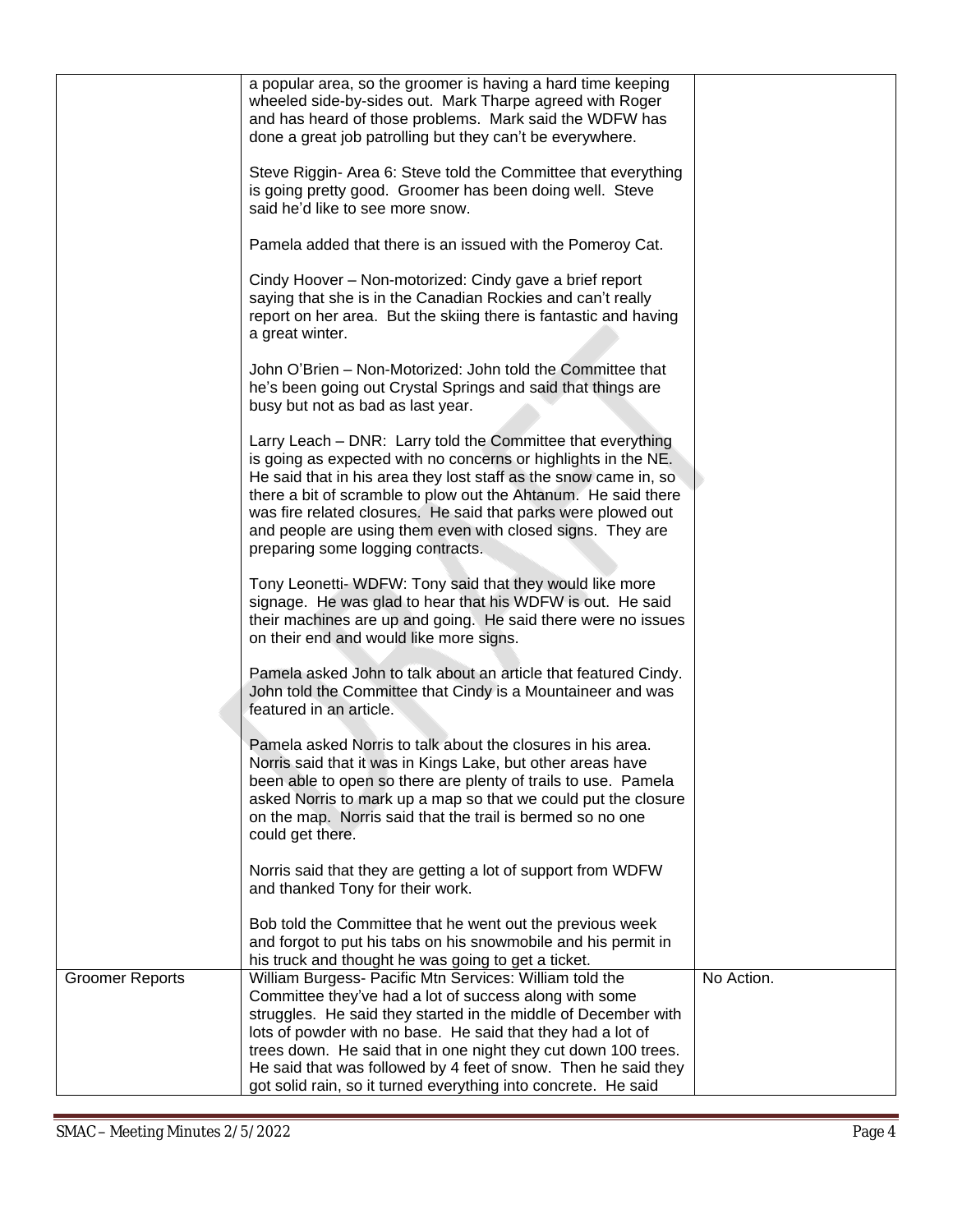| that there they've had a lot of users and they still have a lot of<br>snow.                                                                                                                                                                                                                                                                                                                                                                  |  |
|----------------------------------------------------------------------------------------------------------------------------------------------------------------------------------------------------------------------------------------------------------------------------------------------------------------------------------------------------------------------------------------------------------------------------------------------|--|
| Mark Tharp-Yakima Grooming Council: Mark told the<br>Committee that they got the same big dump that everyone else<br>got. He said they weren't doing the Nile or Rattlesnake but<br>other than that they are still grooming and should be able to get<br>through the season.                                                                                                                                                                 |  |
| Shannon Lawler- R&R Grooming: Shannon said they were<br>grooming was going good. All areas are doing well. They are<br>cutting out trees like everyone else. They are dealing with<br>some logging issues in the Little Naches. He said they've run<br>into some problems with wheeled vehicles but it's all typical<br>stuff                                                                                                                |  |
| Adam Osin-MTGA- He said they were having a normal season.<br>He said they also have a lot of downed trees. He said they<br>should be able to keep with the demand for the rest of the<br>season.                                                                                                                                                                                                                                             |  |
| Glen Markovitz- Greenwater- He said they were on a solid<br>foundation of ice with some snow on top. He said the Ron<br>cleared out some trees. Glen reported that he ran into some<br>tracked side-by-sides, and they were properly licensed. Glen<br>also said that he has been seeing WDFW out and they have<br>been out patrolling. Glen thanked Jason for his work on the<br>GPS map and complimented his work.                         |  |
| Glen said that the Committee may want to consider adding<br>more money to snow removal over grooming for the coming<br>season.                                                                                                                                                                                                                                                                                                               |  |
| Todd Schmutz-USFS- Todd told the Committee that the<br>snowmobiles that were ordered finally came in. Todd gave<br>some LE statistics for his area. He said that they held a<br>training to cover snowmobile use. He said with time he thinks<br>they will be able to really provide a good service for the<br>program.                                                                                                                      |  |
| Tim Penelerick-Boulder Creek-He said they started on<br>December 15 <sup>th</sup> and worked there way through the big snow<br>after the county was able to open everything up.                                                                                                                                                                                                                                                              |  |
| Jason Holmes-Kittitas County Grooming Council- He said they<br>are getting some warm weather coming up so it will be<br>interested to see usage coming up. He complimented the LE<br>in his area. He said there were over 400 written citations in his<br>area for permit violations. Jason talked about the new<br>contractor for snow removal, he said they have gone above<br>and beyond and has made a real effort to plowing the roads. |  |
| Bob added that he is happy to hear that LE is doing<br>compliance enforcement.                                                                                                                                                                                                                                                                                                                                                               |  |
| Andrew Kerlee- Central Cascades- Andrew told the Committee<br>that he doesn't do a lot of motorized enforcement himself, but a<br>lot of other rangers do enforcement. He said that they have                                                                                                                                                                                                                                                |  |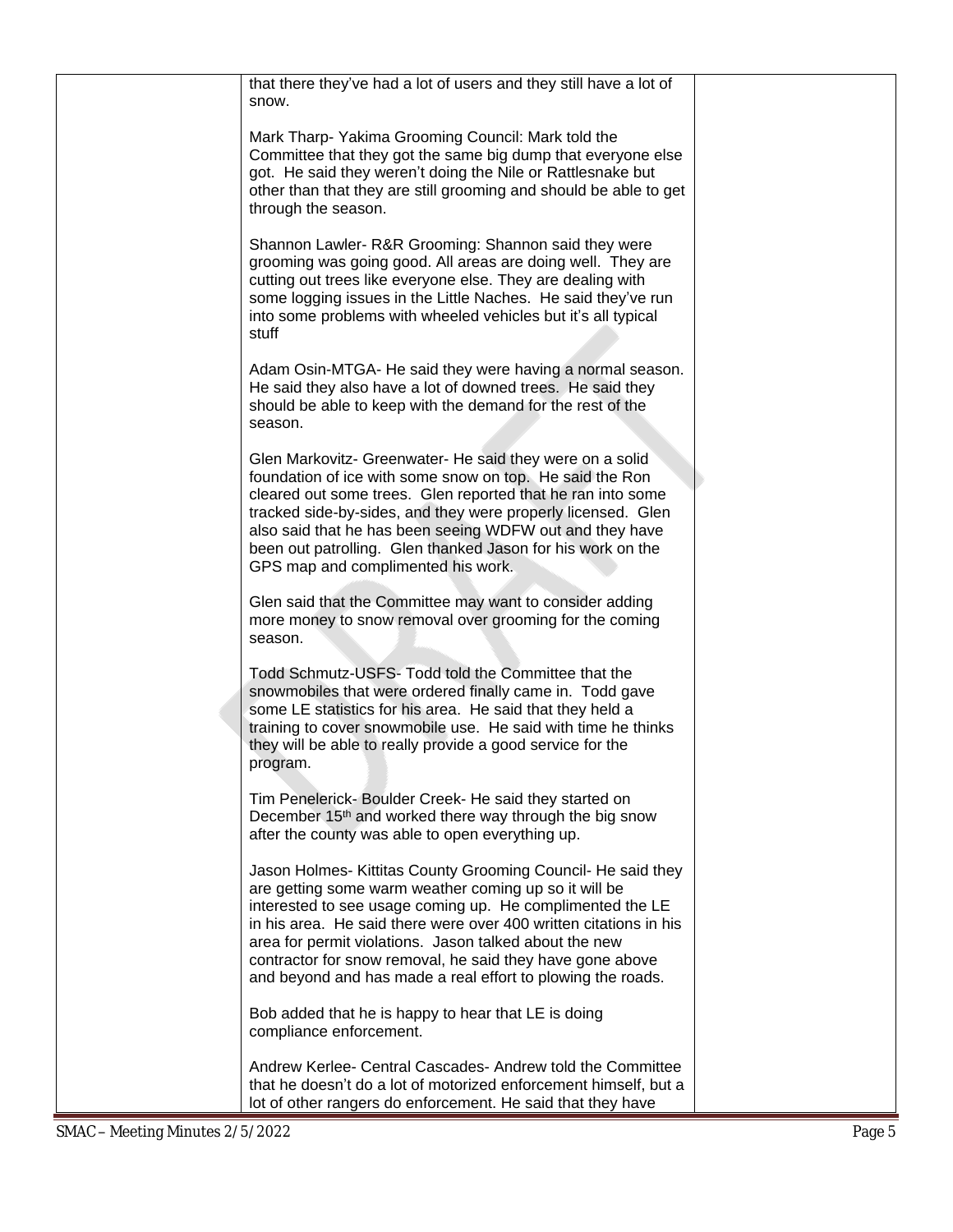|                                     | been trying to sell permits at Crystal Springs to people who<br>don't have them. He said that they haven't had a lot of<br>chances to get out on their snowmobiles but are hoping to be<br>able to soon.                                                                                                                                                                                                     |            |
|-------------------------------------|--------------------------------------------------------------------------------------------------------------------------------------------------------------------------------------------------------------------------------------------------------------------------------------------------------------------------------------------------------------------------------------------------------------|------------|
|                                     | John added that Lake Easton is doing a great job and that<br>when you go to the park there is a big sign at the entrance to<br>purchase permits and appreciated their presence there.                                                                                                                                                                                                                        |            |
|                                     | Randy Skillman- IMS: Randy told the Committee that the snow<br>came early but quickly left. He said they started grooming on<br>December 16th. He again stated that Mt. Baker got 15 ft of<br>snow in 10 days but now is getting a lot of rain.                                                                                                                                                              |            |
|                                     | Jim Burts-Apple Country - Jim said that they were able to get<br>two cats out for one day. He said the Fish and Wildlife<br>installed new gates at their park that is not wide enough for one<br>of their groomers to pass through, so they have been using<br>their smaller groomer for that area. He said they would be<br>grooming ice covered rocks with a little bit of snow, if they were<br>grooming. |            |
|                                     | Russ added that Mt. Spokane they have a new groomer<br>operator. He said that the operator is also an arborist which<br>has come in handy since they have also dealt with a lot of<br>down trees.                                                                                                                                                                                                            |            |
|                                     | Tom Shields - Tom told the Committee that his groomer has<br>only seen Law Enforcement once. He said he has had<br>vehicles parked on his trails and they aren't removed for<br>weeks. He said that Glacier Creek is washed out. Tom said<br>that he also has not seen LE out.                                                                                                                               |            |
|                                     | Tony said that he would talk to his guys and try to get more<br>people out in the area. Tony also said that it is up to the<br>landowner to get vehicles out.                                                                                                                                                                                                                                                |            |
|                                     | Ron Lind- R&R- Ron complimented WDFW for patrolling and<br>writing tickets in his area. He said that grooming is going well,<br>and they should be able to make it to March. He said they<br>have also had trees down. He said they are dealing with some<br>logging issues, but they are dealing with it. Ron complimented<br>Mark Tharp for his work as a grooming coordinator.                            |            |
|                                     | Jason asked about a boulder that was in the way in the Naches<br>and Ron said that the Forest Service helped to get the boulder<br>moved.                                                                                                                                                                                                                                                                    |            |
| <b>Planning Committee</b><br>Report | Norris told the Committee that the Planning Committee has not<br>been able to meet.                                                                                                                                                                                                                                                                                                                          | No action. |
|                                     | Norris told the Committee that he will try to organize something<br>before the Summer Meeting                                                                                                                                                                                                                                                                                                                |            |
| WSSA Update -                       | Wayne Mohler gave the Committee a WSSA Update. Wayne                                                                                                                                                                                                                                                                                                                                                         | No Action. |
|                                     |                                                                                                                                                                                                                                                                                                                                                                                                              |            |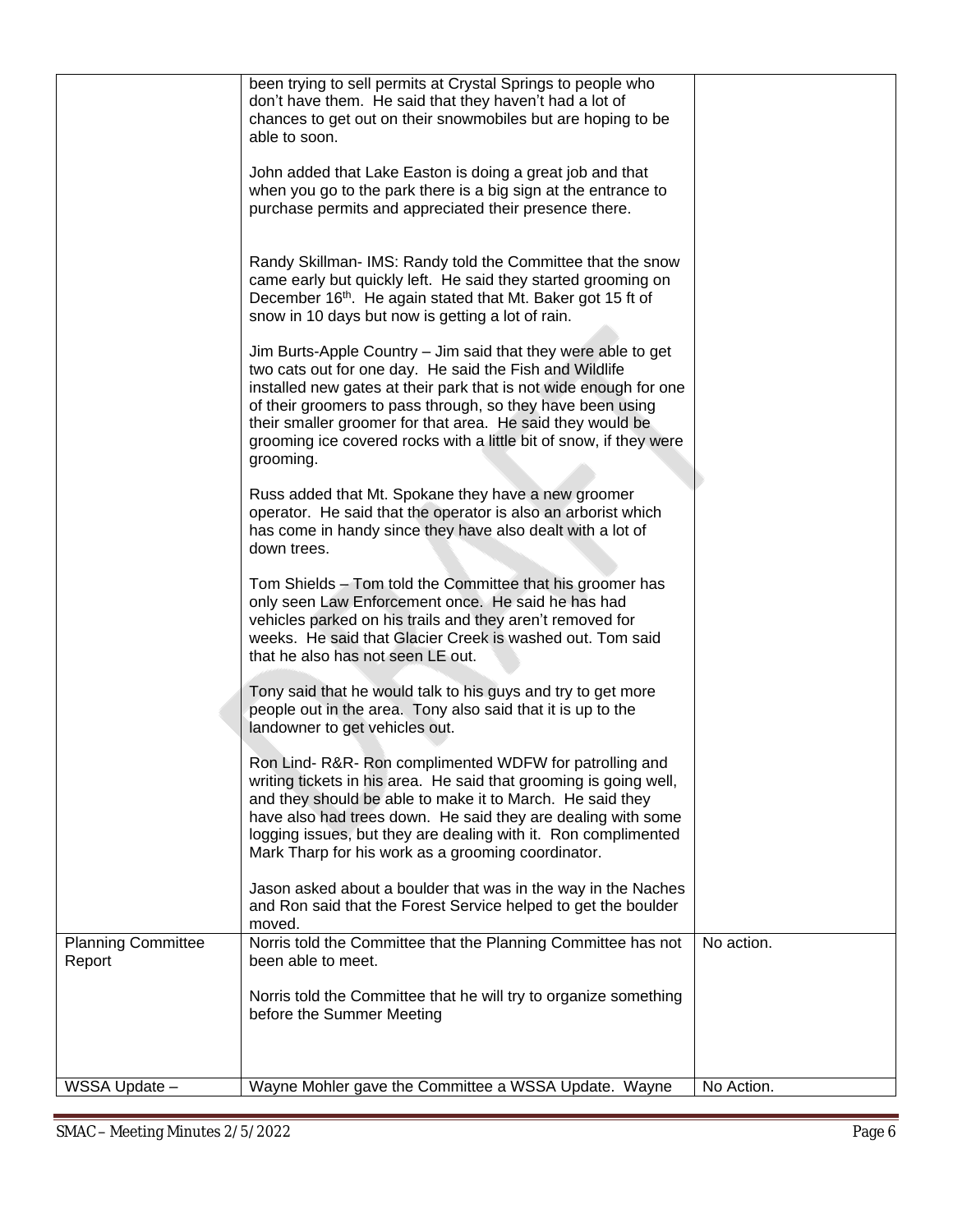| Legislation-<br>Rendezvous 2022/2023   | welcomed Rob to the Committee and said that his company is<br>an associate member to WSSA. Wayne told the Committee<br>that WSSA is celebrating their 50 <sup>th</sup> year. Wayne said that<br>membership is up from the previous year and hope that it's a<br>trend.                                                                                                                                                            |  |
|----------------------------------------|-----------------------------------------------------------------------------------------------------------------------------------------------------------------------------------------------------------------------------------------------------------------------------------------------------------------------------------------------------------------------------------------------------------------------------------|--|
|                                        | Wayne told the Committee that Kay Lloyd passed away and<br>reminded the Committee of her contributions to state and<br>national snowmobiling programs.                                                                                                                                                                                                                                                                            |  |
|                                        | Wayne said that due to diminished revenue due to a lack of<br>expo from two years ago, WSSA will not have a legislative<br>liaison and WSSA will only track and monitor legislation on not<br>move on anything else. He said WSSA will encourage<br>members to stay in touch with their legislators.                                                                                                                              |  |
|                                        | Wayne told the Committee that 2022 Rendezvous was<br>cancelled because of the covid surge. He said there will be a<br>zoom meeting that will recognize their award winners and new<br>board.                                                                                                                                                                                                                                      |  |
|                                        | Wayne told the Committee that there is a possibility of holding<br>their Rendezvous at the same venue next year.                                                                                                                                                                                                                                                                                                                  |  |
|                                        | Matt Mead reminded people to vote in the WSSA elections.                                                                                                                                                                                                                                                                                                                                                                          |  |
|                                        | Wayne gave a quick recap on raises in cost for registration and<br>fuel tax. Wayne said that it usually begins with a survey.<br>Wayne said that despite what marketing agencies say the state<br>has lost about 12,000 snowmobile users.                                                                                                                                                                                         |  |
|                                        | He said that there are a lot of challenges coming up.                                                                                                                                                                                                                                                                                                                                                                             |  |
| Logging and Equipment<br><b>Issues</b> | Jason gave a brief overview on the grooming map. He said<br>that the program has been fine tuning it and saying that at 7 or<br>8am the map should be updated from all the grooming the<br>night before.                                                                                                                                                                                                                          |  |
|                                        | Jason said the program is testing new GPS equipment and<br>three different locations and see how it goes. John asked what<br>is different. Jason explained that the new units are smaller and<br>are battery powered rather than hard wired or solar powered.<br>Jason explained that the solar powered units go into a sleep<br>mode and are harder to get reactivated. Jason also hoped to<br>get a shorter messaging interval. |  |
|                                        | Jason told the Committee that the maps have been updated for<br>Mt. Adams.                                                                                                                                                                                                                                                                                                                                                        |  |
|                                        | Jason said that a company has asked to make a presentation<br>in the summer for a map app.                                                                                                                                                                                                                                                                                                                                        |  |
|                                        | Jason told the Committee of different area that have been<br>closed.                                                                                                                                                                                                                                                                                                                                                              |  |
|                                        | Jason told the Committee that the program wrote 6 grants and<br>received 6 grants and they are looking good to bill those areas.                                                                                                                                                                                                                                                                                                  |  |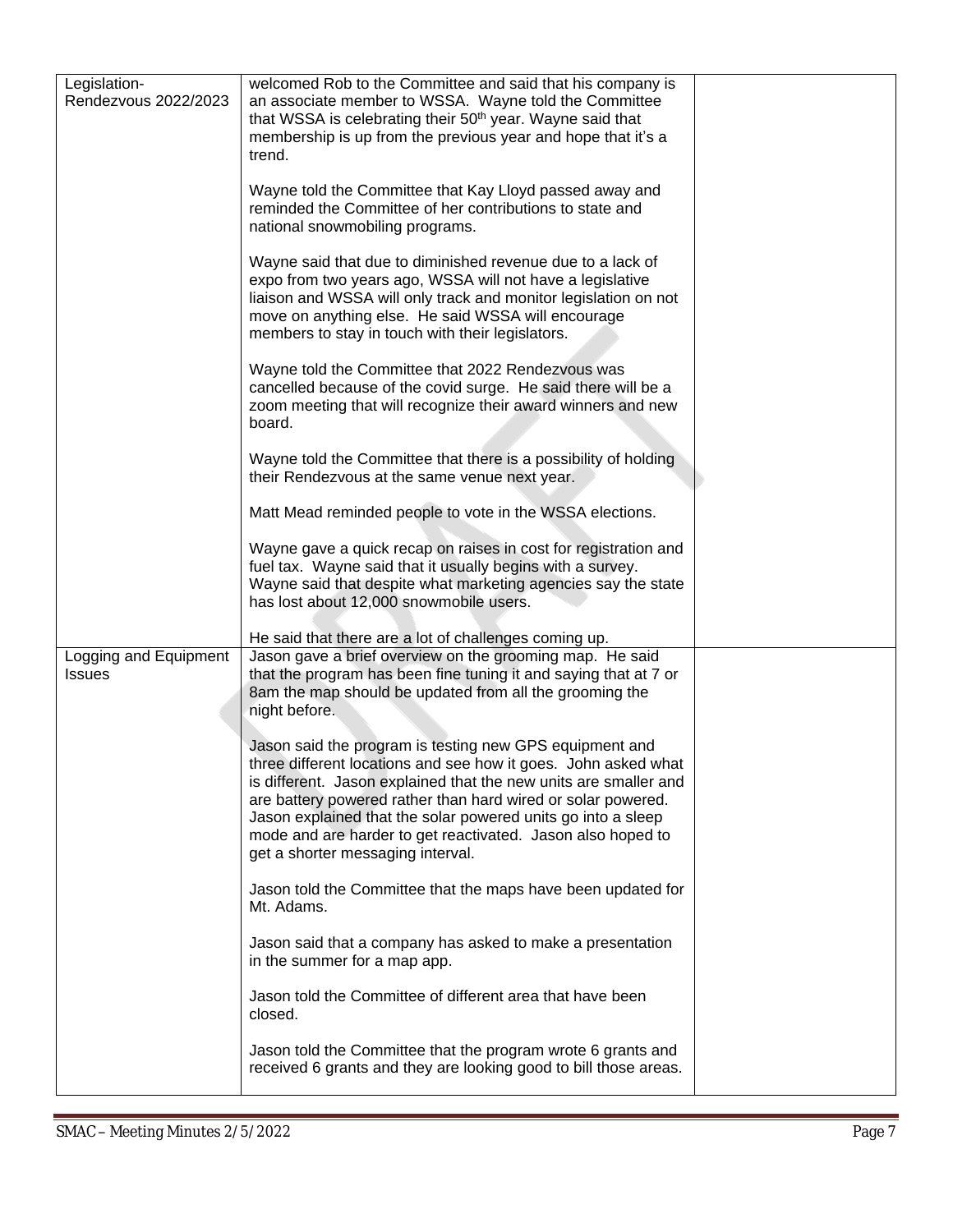|                                             | Jason and Tony recapped the training class the NWAC, and<br>State Parks partnered in. Tony said that the participants from<br>WDFW found the training useful and that he expects the<br>training to be full again next year.                                                                                                                                                                                                                                                                                                                                                                                                                                                                                                                                                                                                                                                                                                                                                                                                                                                                                                                                                                |            |
|---------------------------------------------|---------------------------------------------------------------------------------------------------------------------------------------------------------------------------------------------------------------------------------------------------------------------------------------------------------------------------------------------------------------------------------------------------------------------------------------------------------------------------------------------------------------------------------------------------------------------------------------------------------------------------------------------------------------------------------------------------------------------------------------------------------------------------------------------------------------------------------------------------------------------------------------------------------------------------------------------------------------------------------------------------------------------------------------------------------------------------------------------------------------------------------------------------------------------------------------------|------------|
| Snowmobile<br><b>Registration Numbers</b>   | AJ gave the Committee an update on Registration Numbers.<br>He said that the state is down almost a little over 1200 sleds<br>from last year but is optimistic that registration will not hit the<br>pre-covid lows.                                                                                                                                                                                                                                                                                                                                                                                                                                                                                                                                                                                                                                                                                                                                                                                                                                                                                                                                                                        | No Action. |
|                                             | Bob added that a lot of people who snow checked sleds did not<br>receive their sleds yet so February might be better than<br>normal.                                                                                                                                                                                                                                                                                                                                                                                                                                                                                                                                                                                                                                                                                                                                                                                                                                                                                                                                                                                                                                                        |            |
|                                             | Committee and audience discussed out-of-state snowmobilers.<br>Wayne and Matt talked about WSSA's role in clarifying<br>requirements. Norris said that it might just be a local problem<br>since Idaho snowmobilers can sled into Washington and use<br>trails without registering or buying a permit.                                                                                                                                                                                                                                                                                                                                                                                                                                                                                                                                                                                                                                                                                                                                                                                                                                                                                      |            |
| <b>Break</b>                                |                                                                                                                                                                                                                                                                                                                                                                                                                                                                                                                                                                                                                                                                                                                                                                                                                                                                                                                                                                                                                                                                                                                                                                                             |            |
| Shared Sno-parks cost<br>& New Sno-Parks    |                                                                                                                                                                                                                                                                                                                                                                                                                                                                                                                                                                                                                                                                                                                                                                                                                                                                                                                                                                                                                                                                                                                                                                                             |            |
| <b>Public Comments</b>                      | Bob asked program staff about payment for groomers. Jason<br>explained that there was a delay in paying one groomer.<br>Jason explained that the program has 30 days to make<br>payment but normally it is well before. Jason went through the<br>process of getting paid. Jason said that electronic transfer is<br>faster than getting a check written. Bill Burgess said that he<br>has not gotten paid yet for one part of his contract. Jason said<br>that he would look into it. Ron told the Committee that he has<br>not had a problem with getting paid.<br>Glen talked to the Committee about Law Enforcement in his<br>area. He talked about the Forest Service going out and<br>making contacts. Glen said that LE does create a deterrent for<br>people to comply with the law.<br>Wayne asked about WDFW's 10-year Recreation Plan. Tony<br>said that he wasn't sure if it was a 10-year plan or 25-year<br>plan. He said that at his level he is not involved but his<br>Commission may be considering it and encouraged the group<br>to comment. Wayne was concerned there may be a shift from<br>area being "open unless posted closed" to "closed unless<br>posted open". |            |
| Lunch                                       |                                                                                                                                                                                                                                                                                                                                                                                                                                                                                                                                                                                                                                                                                                                                                                                                                                                                                                                                                                                                                                                                                                                                                                                             | No Action. |
| <b>Winter Recreation</b><br>Progam/Info/Q&A | Mike Sternbeck introduced himself as the Assistant Director of<br>Operations. He said that Pamela would be retiring in March.<br>He told the Committee that the position announcement would<br>be going out soon. Mike said that the position would be<br>reporting to Mike's Deputy, but his Deputy would be leaving.                                                                                                                                                                                                                                                                                                                                                                                                                                                                                                                                                                                                                                                                                                                                                                                                                                                                      |            |
|                                             | Mike asked that if anyone has any suggestions or anything<br>they would like to see with the program to work with Bob. He<br>said that the program would be getting only their 3rd Manager                                                                                                                                                                                                                                                                                                                                                                                                                                                                                                                                                                                                                                                                                                                                                                                                                                                                                                                                                                                                  |            |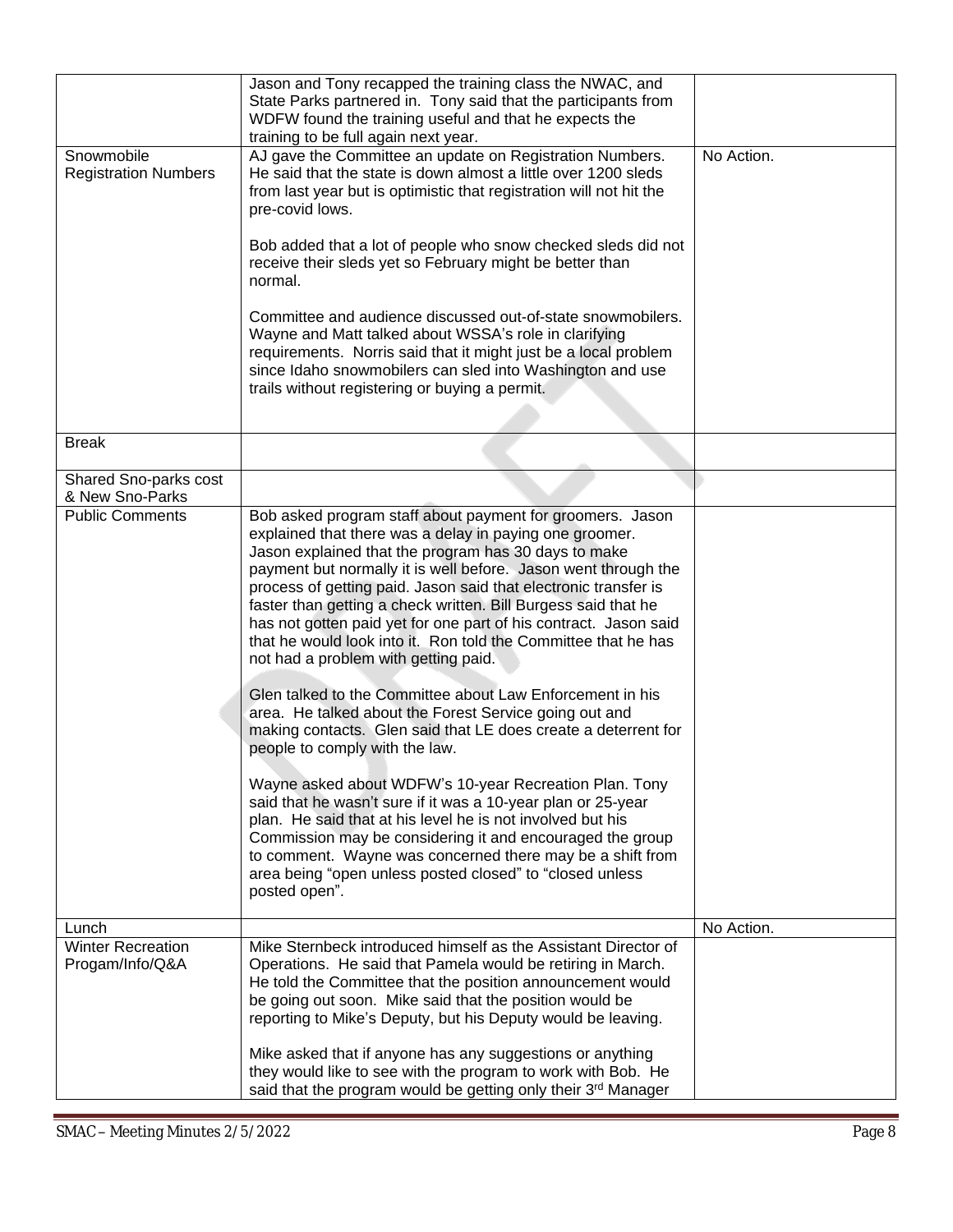|                                         | ever, so it is an important time in the program.                                                                                                                                                                                                                                                                                                                                                                                                               |            |
|-----------------------------------------|----------------------------------------------------------------------------------------------------------------------------------------------------------------------------------------------------------------------------------------------------------------------------------------------------------------------------------------------------------------------------------------------------------------------------------------------------------------|------------|
|                                         |                                                                                                                                                                                                                                                                                                                                                                                                                                                                |            |
|                                         |                                                                                                                                                                                                                                                                                                                                                                                                                                                                |            |
| Snow Removal<br>Amendments              | Jason updated the Committee on repairs for the Ferry County<br>Groomer. Jason said that budget for repairs was \$100,000 and<br>that so far, the program is ok.                                                                                                                                                                                                                                                                                                | No Action. |
|                                         | Jason went through the snow removal amendments so far in<br>the season. Jason said that through December the program<br>has already spent the \$30,000 allotment.<br>Jason had the Committee look at the allotments for snow<br>removal.                                                                                                                                                                                                                       |            |
|                                         | Jason also showed the breakdown of costs in shared<br>moto/non-moto parks.                                                                                                                                                                                                                                                                                                                                                                                     |            |
|                                         | Jason showed the snow removal amendments that he had<br>done so far. The Committee asked to look at the Equipment<br>Repairs so far for this year. The Committee discussed the<br>snow removal budget. John asked if we could start taking<br>money out of other budgets to put in emergency reserve for<br>snow removal. Pamela reminded the Committee that any<br>money moved into the snow removal emergency reserve that<br>is not used can be moved back. |            |
|                                         | Norris motioned to increase the snow removal emergency<br>reserve to \$75,000. Roger seconded.                                                                                                                                                                                                                                                                                                                                                                 |            |
|                                         | Jason clarified that this money will only effect motorized parks<br>and that dual use parks will be split between both programs.                                                                                                                                                                                                                                                                                                                               |            |
|                                         | Tom asked when most money was spent. Jason answered<br>that we can get hit late in the winter. Tom asked why the<br>program is more than doubling the budget for snow removal.                                                                                                                                                                                                                                                                                 |            |
|                                         | Motion passed unanimously.                                                                                                                                                                                                                                                                                                                                                                                                                                     |            |
| Regarding P3, P5, and<br>P <sub>6</sub> | Pamela and John talked about the Funding applications that<br>the Committee reviews in the Summer. John said that he feels<br>that the Committee doesn't look at the Priority 3 applications<br>enough. He asked how the Priority 3 applications get<br>reviewed.                                                                                                                                                                                              | No action  |
|                                         | Pamela explained that she reads them all and if there are any<br>problems; she will contact the sponsor. She said that the<br>Committee doesn't spend a lot of time reviewing them because<br>if there are any changes then there should be a Priority 5 or 6<br>Application for it. Pamela said the program tries to get<br>applications to the Committee as fast as possible.                                                                                |            |
|                                         | The Committee talked about the difficulty in filling out the<br>applications and those applications are not necessarily<br>accurate for the coming season due to closures.                                                                                                                                                                                                                                                                                     |            |
|                                         | Roger reminded everyone that in previous years all<br>applications were scrutinized but that the Committee moved<br>away from it. Wayne suggested there be more connection to                                                                                                                                                                                                                                                                                  |            |
| SMAC - Meeting Minutes 2/5/2022         |                                                                                                                                                                                                                                                                                                                                                                                                                                                                | Page 9     |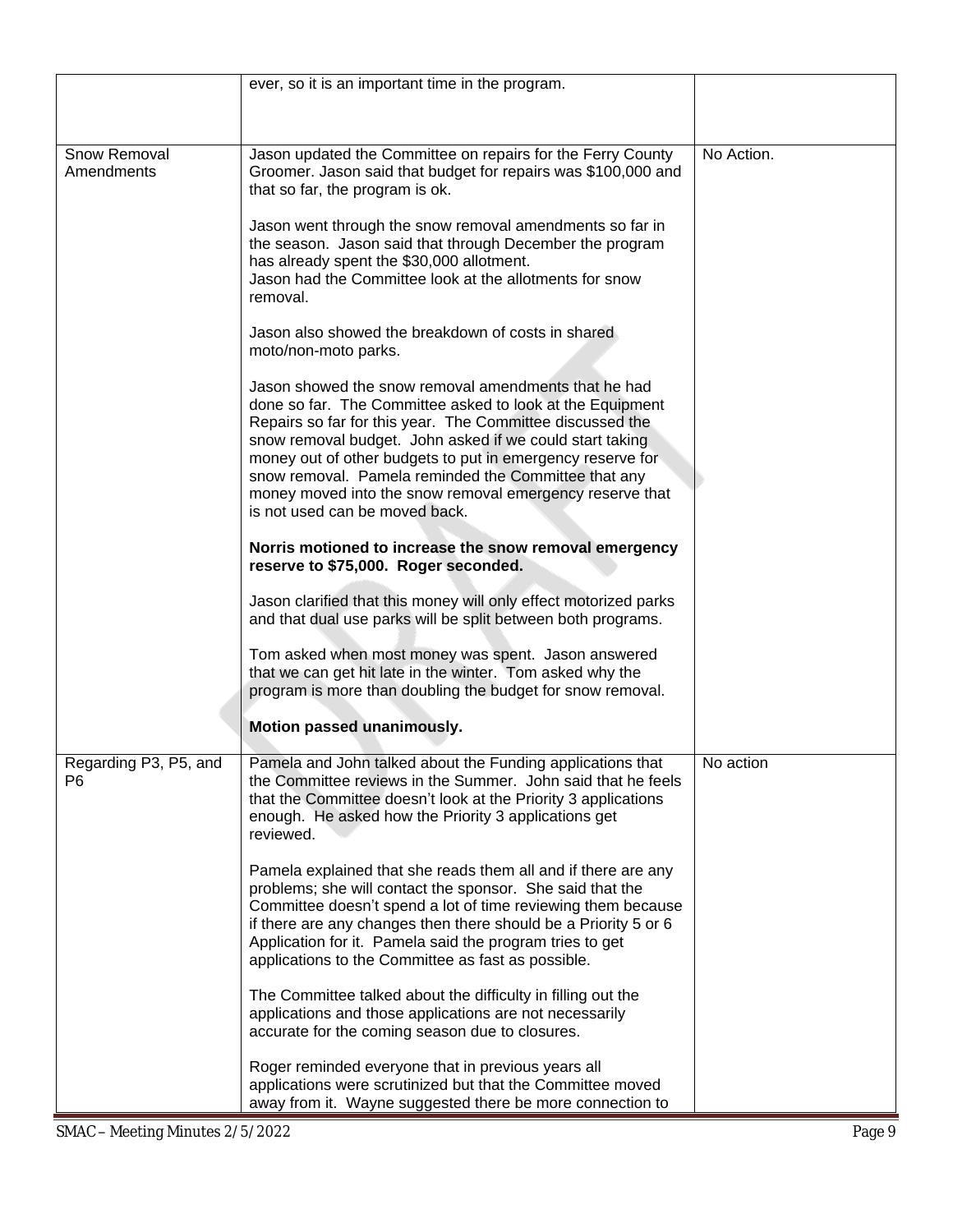|                                                | what is funded and what is actually groomed. He said between                                                                                                                                                                                                                                                                                                                                                                                                                                                                                                                                                           |                                                |
|------------------------------------------------|------------------------------------------------------------------------------------------------------------------------------------------------------------------------------------------------------------------------------------------------------------------------------------------------------------------------------------------------------------------------------------------------------------------------------------------------------------------------------------------------------------------------------------------------------------------------------------------------------------------------|------------------------------------------------|
|                                                | cuts and increases miles have not been updated.                                                                                                                                                                                                                                                                                                                                                                                                                                                                                                                                                                        |                                                |
|                                                | Jason said there should be a mechanism that allows budgets<br>to be adjusted for where areas are surging or declining.                                                                                                                                                                                                                                                                                                                                                                                                                                                                                                 |                                                |
|                                                | Glen suggested that Committee members get more involved<br>throughout their areas and with their constituents. Glen also<br>would like to see more raw data for grooming so better<br>decisions can be made for increases and reductions.                                                                                                                                                                                                                                                                                                                                                                              |                                                |
| <b>Highlight NW Glacier</b><br><b>Cruisers</b> | Tom made a presentation to the Committee on his Club's<br>activities.                                                                                                                                                                                                                                                                                                                                                                                                                                                                                                                                                  | No action.                                     |
|                                                | Tom showed pictures from their work parties and fund raisers.<br>He showed Avalanche Training that the club did in conjunction<br>with NWAC. Tom showed the Committee their warming hut.                                                                                                                                                                                                                                                                                                                                                                                                                               |                                                |
|                                                | Tom spent time explaining a road in his area that may closed<br>for both motorized and non-motorized use.                                                                                                                                                                                                                                                                                                                                                                                                                                                                                                              |                                                |
| Highlight Non-moto and<br>Dogs                 | John made a presentation to the Committee about winter<br>activities. He showed his dog sled team and explained Ski-<br>Joring. John said that dogs can injure themselves on deep<br>snow, so packed snow is important to the sport. John said that<br>for the most part dogs cannot be run on groomed ski trails and<br>that they run out of shared trails. So, trails out of Crystal<br>Springs were identified for Dog Sled use and there are 10-12<br>miles that are groomed for them.<br>He said that are not as many dog sled teams now as there has<br>been in the past. John talked about safety on the trails |                                                |
|                                                | between motorized users and dogsleds.<br>John also talked about his ham radio use. He explained SOTA<br>(Summits on the Air) which is making contacts from various<br>peaks and mountain tops. John said that this can be<br>accomplished by hiking, snowshoeing, or snowmobiling. John<br>showed examples of him getting towed to different areas by<br>snowmobilers.                                                                                                                                                                                                                                                 |                                                |
| Elections/Terms                                | AJ ran the election for the committee:                                                                                                                                                                                                                                                                                                                                                                                                                                                                                                                                                                                 |                                                |
|                                                | AJ told the Committee that both Norris and Bob would still be<br>available for the Summer Meeting, and both Committed to<br>staying on the Committee for an additional year.                                                                                                                                                                                                                                                                                                                                                                                                                                           |                                                |
|                                                | Roger motioned to keep Bob and Norris as the Chair and<br>Vice- Chair of the Committee and Tony seconded.                                                                                                                                                                                                                                                                                                                                                                                                                                                                                                              | <b>Bob Henrie was</b><br>remained Chair.       |
|                                                | The motion passed unanimously.                                                                                                                                                                                                                                                                                                                                                                                                                                                                                                                                                                                         | <b>Norris Boyd remain</b><br><b>Vice-Chair</b> |
| Next Meeting, Date,                            | After discussion, Norris moved to have the Summer Meeting                                                                                                                                                                                                                                                                                                                                                                                                                                                                                                                                                              | No Action.                                     |
| <b>Time and Location</b>                       | on Aug 5th and 6th in Wenatchee.                                                                                                                                                                                                                                                                                                                                                                                                                                                                                                                                                                                       |                                                |